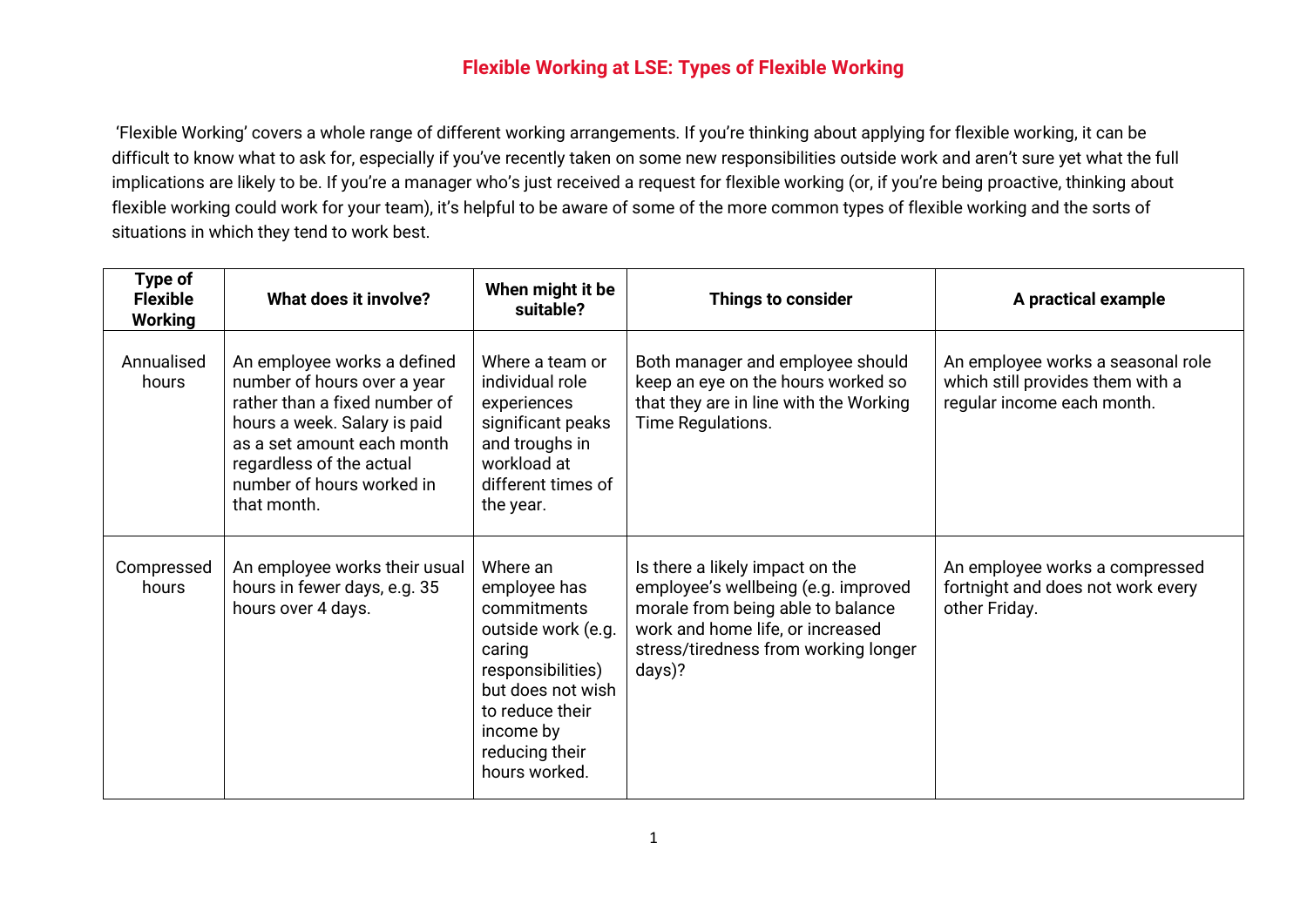## **Flexible Working at LSE: Types of Flexible Working**

| Home-<br>working     | An employee carries out their<br>usual work at home for some<br>of the working week.                                                                               | Where an<br>employee is<br>involved with a<br>piece of work<br>which may be<br>more effectively<br>accomplished<br>outside the office<br>environment. | What will be needed to make the<br>employee's home environment<br>suitable for working? How best can<br>the employee keep in contact with the<br>team? | An employee works from home two<br>days per week so that they can<br>concentrate on a specific piece of<br>work.                      |
|----------------------|--------------------------------------------------------------------------------------------------------------------------------------------------------------------|-------------------------------------------------------------------------------------------------------------------------------------------------------|--------------------------------------------------------------------------------------------------------------------------------------------------------|---------------------------------------------------------------------------------------------------------------------------------------|
| Job share            | Two employees (or<br>sometimes more) voluntarily<br>share the responsibilities of a<br>full-time role.                                                             | Where a full-time<br>post can be<br>equally shared<br>between two or<br>more employees<br>who are<br>interested in<br>working part-<br>time.          | What is the best way of dividing the<br>job's responsibilities so that the work<br>is covered and there are no gaps?                                   | Two employees share one job: one<br>works from Monday until Wednesday<br>lunchtime; the other works for the<br>remainder of the week. |
| Part-time<br>working | An employee who has<br>previously been working full-<br>time decides to reduce their<br>working hours. Their salary,<br>leave and other benefits are<br>pro-rated. | Where an<br>employee needs<br>to reduce their<br>hours to give<br>them time for<br>other<br>commitments,<br>e.g. further study.                       | What is the best way of ensuring that<br>the employee can still attend any<br>regular work commitments, such as<br>team meetings?                      | An employee changes their working<br>hours to mornings only because they<br>are studying part-time.                                   |